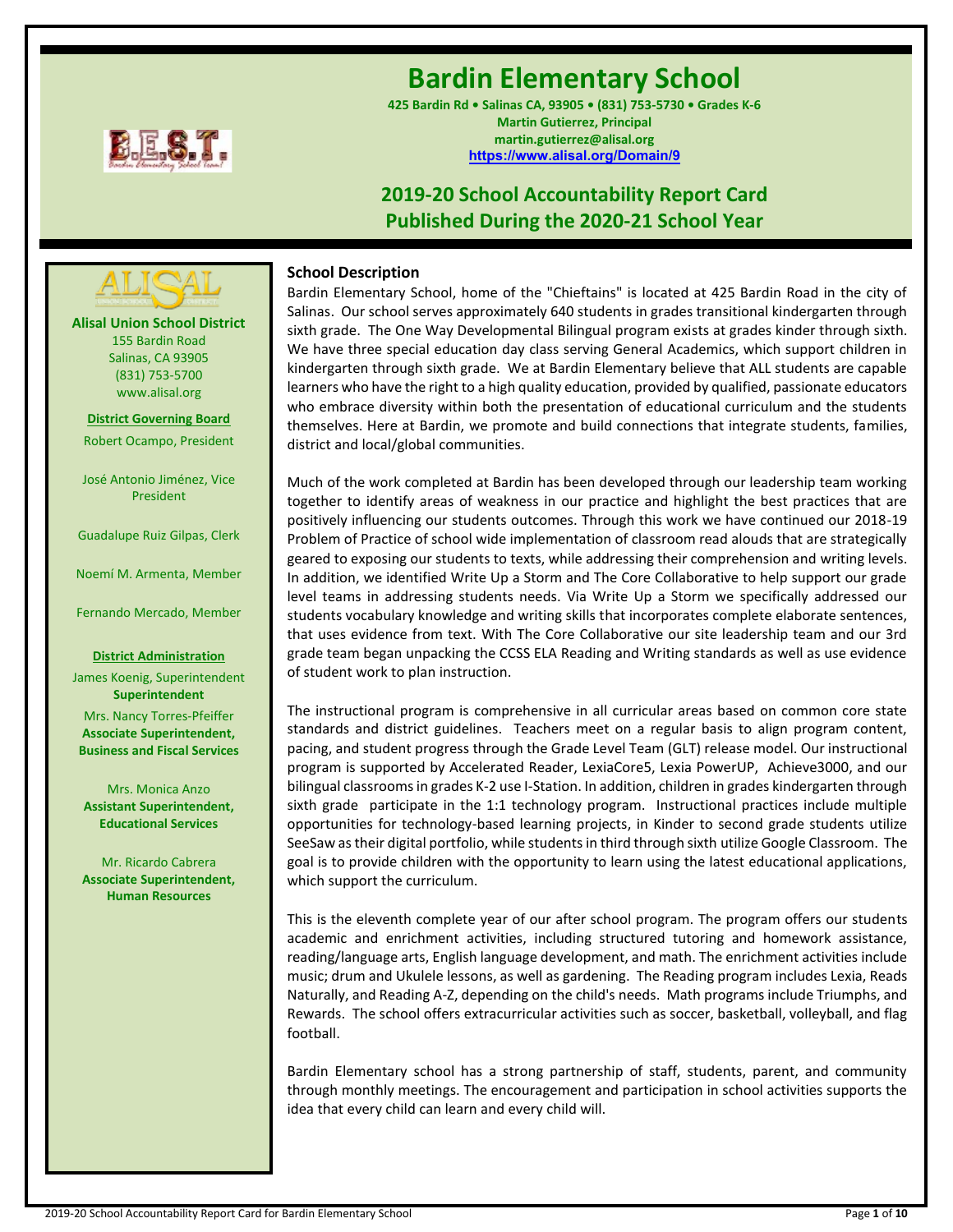Due to the global pandemic caused by COVID-19 in person instruction was halted on March 13, 2020. All professional development scheduled past this date was cancelled for the year and we shifted to remote instruction. After a week long preparation period, our students began daily remote instruction on March 25th, 2020 thru the last day of school on June 11, 2020. During this period limited student data was collected due to a number of factors including limited access to technology, and issues with internet access.

#### **Our Mission Statement:**

We at Bardin Elementary believe that ALL students are capable learners who have the right to a high quality education, provided by qualified, passionate educators who embrace diversity within both the presentation of educational curriculum and the students themselves. Here at Bardin, we promote and build connections that integrate students, families, district and local/global communities.

# **About the SARC**

By February 1 of each year, every school in California is required by state law to publish a School Accountability Report Card (SARC). The SARC contains information about the condition and performance of each California public school. Under the Local Control Funding Formula (LCFF) all local educational agencies (LEAs) are required to prepare a Local Control and Accountability Plan (LCAP), which describes how they intend to meet annual school-specific goals for all pupils, with specific activities to address state and local priorities. Additionally, data reported in an LCAP is to be consistent with data reported in the SARC.

- For more information about SARC requirements and access to prior year reports, see the California Department of Education (CDE) SARC web page at [https://www.cde.ca.gov/ta/ac/sa/.](https://www.cde.ca.gov/ta/ac/sa/)
- For more information about the LCFF or the LCAP, see the CDE LCFF webpage a[t https://www.cde.ca.gov/fg/aa/lc/.](https://www.cde.ca.gov/fg/aa/lc/)
- For additional information about the school, parents/guardians and community members should contact the school principal or the district office.

#### **2019-20 Student Enrollment by Grade Level**

| <b>Grade Level</b>      | <b>Number of Students</b> |
|-------------------------|---------------------------|
| Kindergarten            | 112                       |
| Grade 1                 | 95                        |
| Grade 2                 | 87                        |
| Grade 3                 | 98                        |
| Grade 4                 | 86                        |
| Grade 5                 | 77                        |
| Grade 6                 | 92                        |
| <b>Total Enrollment</b> | 647                       |

**2019-20 Student Enrollment by Group**

| Group                                  | <b>Percent of Total Enrollment</b> |
|----------------------------------------|------------------------------------|
| Filipino                               | 0.3                                |
| <b>Hispanic or Latino</b>              | 89.3                               |
| Native Hawaiian or Pacific Islander    | 0.2                                |
| White                                  | 1.4                                |
| <b>Two or More Races</b>               | 0.2                                |
| <b>Socioeconomically Disadvantaged</b> | 91.2                               |
| <b>English Learners</b>                | 70.8                               |
| <b>Students with Disabilities</b>      | 8.5                                |
| <b>Foster Youth</b>                    | 0.5                                |
| <b>Homeless</b>                        | 4.6                                |

# **A. Conditions of Learning**

#### **State Priority: Basic**

The SARC provides the following information relevant to the State priority: Basic (Priority 1):

- Degree to which teachers are appropriately assigned and fully credentialed in the subject area and for the pupils they are teaching;
- Pupils have access to standards-aligned instructional materials; and
- School facilities are maintained in good repair

| <b>Teacher Credentials for Bardin Elementary</b> |    | $19-20$<br>$18-19$ | $20 - 21$ |
|--------------------------------------------------|----|--------------------|-----------|
| <b>With Full Credential</b>                      | 20 | 31                 | 28        |
| <b>Without Full Credential</b>                   |    |                    | 11        |
| Teaching Outside Subject Area of Competence      |    |                    |           |

| <b>Teacher Credentials for Alisal Union School</b> | 18-19 | $19-20$ | $20 - 21$ |
|----------------------------------------------------|-------|---------|-----------|
| <b>With Full Credential</b>                        |       |         | 31        |
| <b>Without Full Credential</b>                     |       |         |           |
| Teaching Outside Subject Area of Competence        |       |         |           |

#### **Teacher Misassignments and Vacant Teacher Positions at Bardin Elementary School**

| <b>Indicator</b>                    | 18-19 | $19-20$ | $20 - 21$ |  |
|-------------------------------------|-------|---------|-----------|--|
| <b>Teachers of English Learners</b> |       |         |           |  |
| Total Teacher Misassignments*       |       |         |           |  |
| <b>Vacant Teacher Positions</b>     |       |         |           |  |

Note: "Misassignments" refers to the number of positions filled by teachers who lack legal authorization to teach that grade level, subject area, student group, etc. \*Total Teacher Misassignments includes the number of Misassignments of Teachers of English Learners.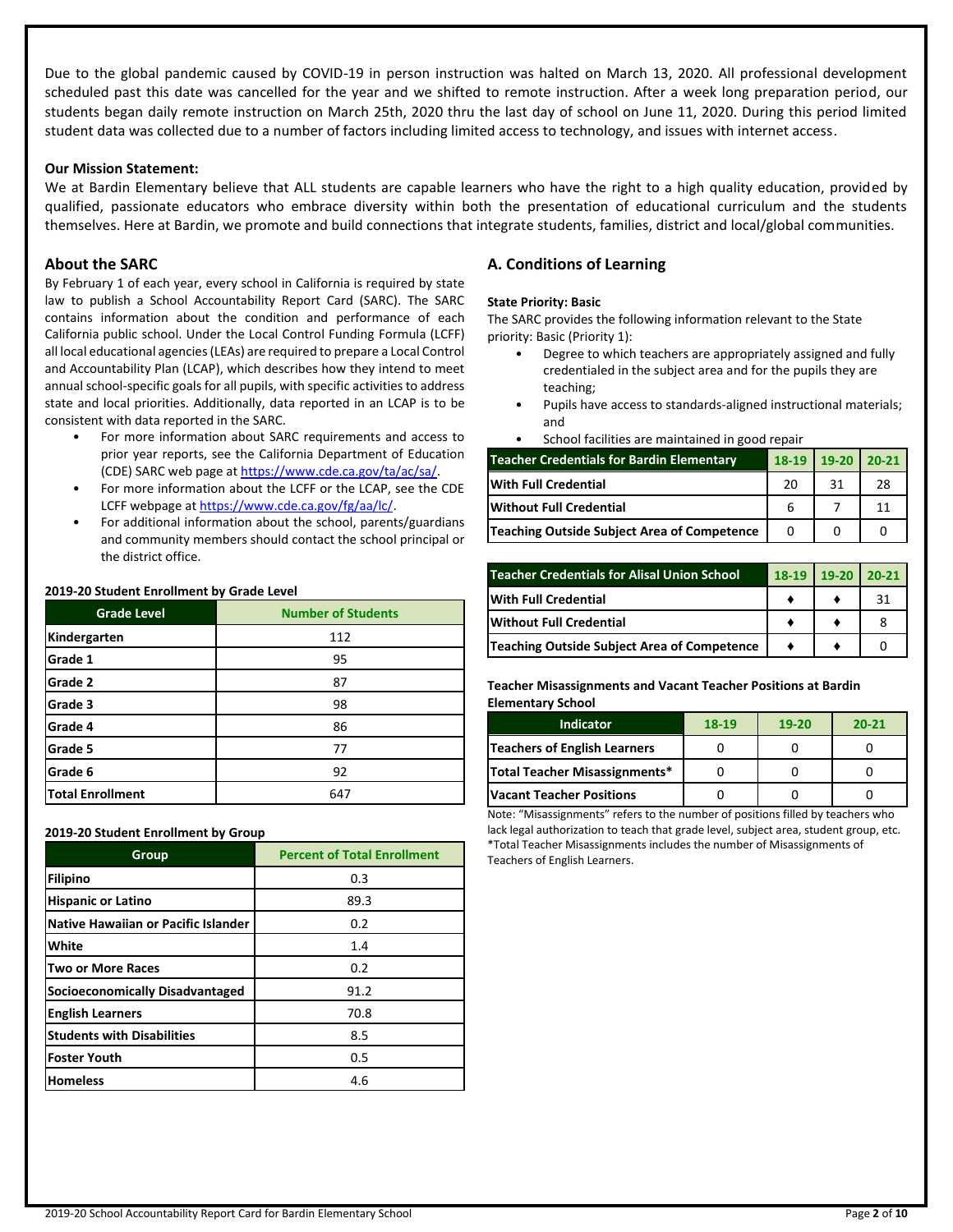# **Quality, Currency, Availability of Textbooks and Instructional Materials (School Year 2020-21)**

In order to meet requirements for common core state standards (CCSS), materials were updated as part of the 2018 adoption.

K-6 Wonders is used to teach all Language Arts standards. In K-6, teachers use Eureka Math.

# **Textbooks and Instructional Materials**

**Year and month in which data were collected: 2019**

| <b>Core Curriculum Area</b>         | <b>Textbooks and Instructional Materials/Year of Adoption</b>                                            |
|-------------------------------------|----------------------------------------------------------------------------------------------------------|
| <b>Reading/Language Arts</b>        | McMillan / McGraw-Hill, Wonders- K-3, Adopted 2017<br>McMillan / McGraw-Hill, Wonders- 4-6, Adopted 2018 |
|                                     | The textbooks listed are from most recent adoption:<br>Yes                                               |
|                                     | Percent of students lacking their own assigned textbook: 0                                               |
| <b>Mathematics</b>                  | Eureka Math, Adopted 2018                                                                                |
|                                     | The textbooks listed are from most recent adoption:<br>Yes                                               |
|                                     | Percent of students lacking their own assigned textbook:<br>0                                            |
| Science                             | Delta Foss- (Kinder-5th grades) - Adopted 2007<br>McGraw-Hill- (6th grade) - Adopted 2006                |
|                                     | The textbooks listed are from most recent adoption:<br>Yes                                               |
|                                     | Percent of students lacking their own assigned textbook: 0                                               |
| <b>History-Social Science</b>       | McGraw Hill, Imapact / Impacto, 4th-6th Grades - Adopted May 2019<br>McGraw-Hill, Vistas - Adopted 2006  |
|                                     | The textbooks listed are from most recent adoption:<br>Yes                                               |
|                                     | Percent of students lacking their own assigned textbook: 0                                               |
| Foreign Language                    | Not applicable                                                                                           |
|                                     | The textbooks listed are from most recent adoption:<br>No                                                |
|                                     | Percent of students lacking their own assigned textbook:<br>0                                            |
| <b>Health</b>                       | Not applicable                                                                                           |
|                                     | The textbooks listed are from most recent adoption:<br>No                                                |
|                                     | Percent of students lacking their own assigned textbook: 0                                               |
| <b>Visual and Performing Arts</b>   | Not applicable                                                                                           |
|                                     | The textbooks listed are from most recent adoption:<br>No                                                |
|                                     | Percent of students lacking their own assigned textbook: 0                                               |
| <b>Science Laboratory Equipment</b> | Not applicable                                                                                           |
|                                     | The textbooks listed are from most recent adoption:<br>No                                                |
|                                     | Percent of students lacking their own assigned textbook: 0                                               |

Note: Cells with N/A values do not require data.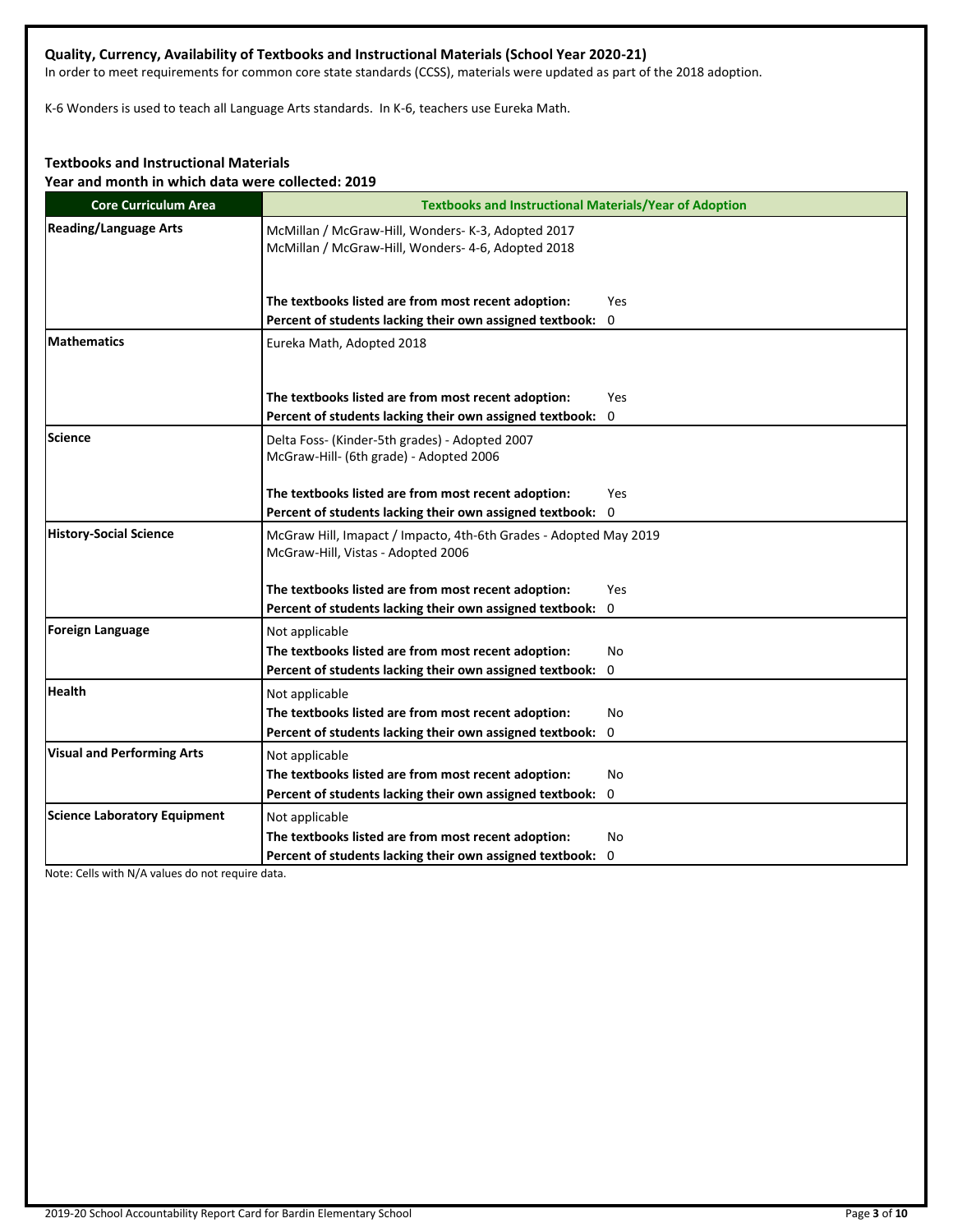# **School Facility Conditions and Planned Improvements (Most Recent Year)**

In the 2019-20 school year school facilities were in good condition as we are in a recently remodeled school campus. The district has made some improvements and increased security by installing a fence between rooms 28 and 34 which divides classrooms from the parking lot.

# **School Facility Good Repair Status (Most Recent Year)**

Using the **most recently collected** FIT data (or equivalent), provide the following:

- Determination of repair status for systems listed
- Description of any needed maintenance to ensure good repair
- The year and month in which the data were collected
- The rate for each system inspected
- The overall rating

# **Year and month in which data were collected: August, 2020**

| <b>System Inspected</b>                                                   | <b>Repair Status</b>     | <b>Repair Needed and</b><br><b>Action Taken or Planned</b> |
|---------------------------------------------------------------------------|--------------------------|------------------------------------------------------------|
| Systems:<br>Gas Leaks, Mechanical/HVAC, Sewer                             | Good                     |                                                            |
| Interior:<br><b>Interior Surfaces</b>                                     | Good                     |                                                            |
| <b>Cleanliness:</b><br>Overall Cleanliness, Pest/ Vermin Infestation      | Good                     |                                                            |
| <b>Electrical:</b><br>Electrical                                          | Good                     |                                                            |
| <b>Restrooms/Fountains:</b><br>Restrooms, Sinks/ Fountains                | Good                     |                                                            |
| Safety:<br>Fire Safety, Hazardous Materials                               | Good                     |                                                            |
| Structural:<br>Structural Damage, Roofs                                   | Good                     |                                                            |
| <b>External:</b><br>Playground/School Grounds, Windows/Doors/Gates/Fences | Good                     |                                                            |
| <b>Overall Rating</b>                                                     | <b>Exemplary</b><br>Good |                                                            |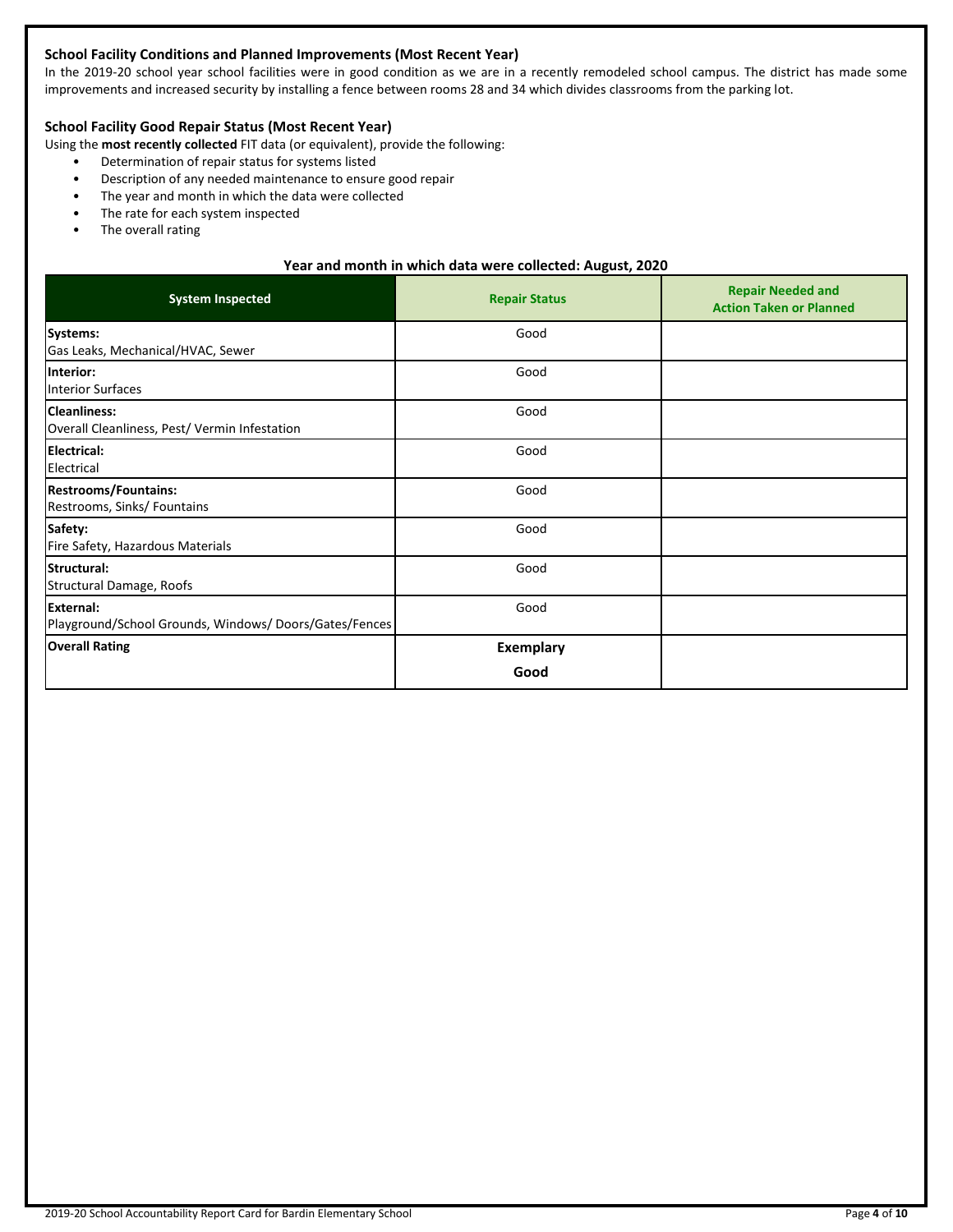# **B. Pupil Outcomes**

#### **State Priority: Pupil Achievement**

The SARC provides the following information relevant to the State priority: Pupil Achievement (Priority 4):

- **Statewide assessments** (i.e., California Assessment of Student Performance and Progress [CAASPP] System, which includes the Smarter Balanced Summative Assessments for students in the general education population and the California Alternate Assessments [CAAs] for English language arts/literacy [ELA] and mathematics given in grades three through eight and grade eleven. Only eligible students may participate in the administration of the CAAs. CAAs items are aligned with alternate achievement standards, which are linked with the Common Core State Standards [CCSS] for students with the most significant cognitive disabilities); and
- The percentage of students who have successfully completed courses that satisfy the requirements for entrance to the University of California and the California State University, or career technical education sequences or programs of study.

### **CAASPP Test Results in ELA and Mathematics for All Students Grades Three through Eight and Grade Eleven**

**Percentage of Students Meeting or Exceeding the State Standard**

| <b>Subject</b> | <b>School</b><br>18-19 | <b>School</b><br>19-20 | <b>District</b><br>18-19 | <b>District</b><br>19-20 | <b>State</b><br>18-19 | <b>State</b><br>19-20 |
|----------------|------------------------|------------------------|--------------------------|--------------------------|-----------------------|-----------------------|
| <b>IELA</b>    | 29                     | N/A                    | 36                       | N/A                      | 50                    | N/A                   |
| <b>Math</b>    | 20                     | N/A                    | 28                       | N/A                      | 39                    | N/A                   |

Note: Cells with N/A values do not require data.

Note: The 2019-2020 data are not available. Due to the COVID-19 pandemic, Executive Order N-30-20 was issued which waived the requirement for statewide testing for the 2019-2020 school year.

Note: Percentages are not calculated when the number of students tested is ten or less, either because the number of students in this category is too small for statistical accuracy or to protect student privacy.

Note: ELA and mathematics test results include the Smarter Balanced Summative Assessment and the CAA. The "Percent Met or Exceeded" is calculated by taking the total number of students who met or exceeded the standard on the Smarter Balanced Summative Assessment plus the total number of students who met the standard (i.e., achieved Level 3-Alternate) on the CAAs divided by the total number of students who participated in both assessments.

# **CAASPP Test Results in Science for All Students Grades Five, Eight, and High School**

#### **Percentage of Students Meeting or Exceeding the State Standard**

| <b>Subject</b>   | <b>School</b> | <b>School</b> | <b>District</b> | <b>District</b> | <b>State</b> | <b>State</b> |
|------------------|---------------|---------------|-----------------|-----------------|--------------|--------------|
|                  | 18-19         | 19-20         | 18-19           | 19-20           | 18-19        | 19-20        |
| <b>Science</b> I |               | N/A           | 13              | N/A             | 30           | N/A          |

Note: Cells with N/A values do not require data.

Note: The 2019-2020 data are not available. Due to the COVID-19 pandemic, Executive Order N-30-20 was issued which waived the requirement for statewide testing for the 2019-2020 school year.

Note: The new California Science Test (CAST) was first administered operationally in the 2018-2019 school year.

#### **State Priority: Other Pupil Outcomes**

The SARC provides the following information relevant to the State priority: Other Pupil Outcomes (Priority 8):

• Pupil outcomes in the subject areas of physical education.

#### **2019-20 Percent of Students Meeting Fitness Standards**

| Grade<br>Level | 4 of 6                                                                                                                                                                                                                                    | $5$ of 6 | 6 of 6 |
|----------------|-------------------------------------------------------------------------------------------------------------------------------------------------------------------------------------------------------------------------------------------|----------|--------|
|                | N/A                                                                                                                                                                                                                                       | N/A      | N/A    |
|                | N/A                                                                                                                                                                                                                                       | N/A      | N/A    |
| q              | N/A                                                                                                                                                                                                                                       | N/A      | N/A    |
|                | $\mathbf{A}$ is a set of $\mathbf{A}$ if the set of $\mathbf{A}$ and is a set of the set of the set of the set of the set of the set of the set of the set of the set of the set of the set of the set of the set of the set of the set o |          |        |

Note: Cells with N/A values do not require data.

Note: The 2019–2020 data are not available. Due to the COVID-19 pandemic, Executive Order N-56-20 was issued which waived the requirement to administer the physical fitness performance test for the 2019–2020 school year.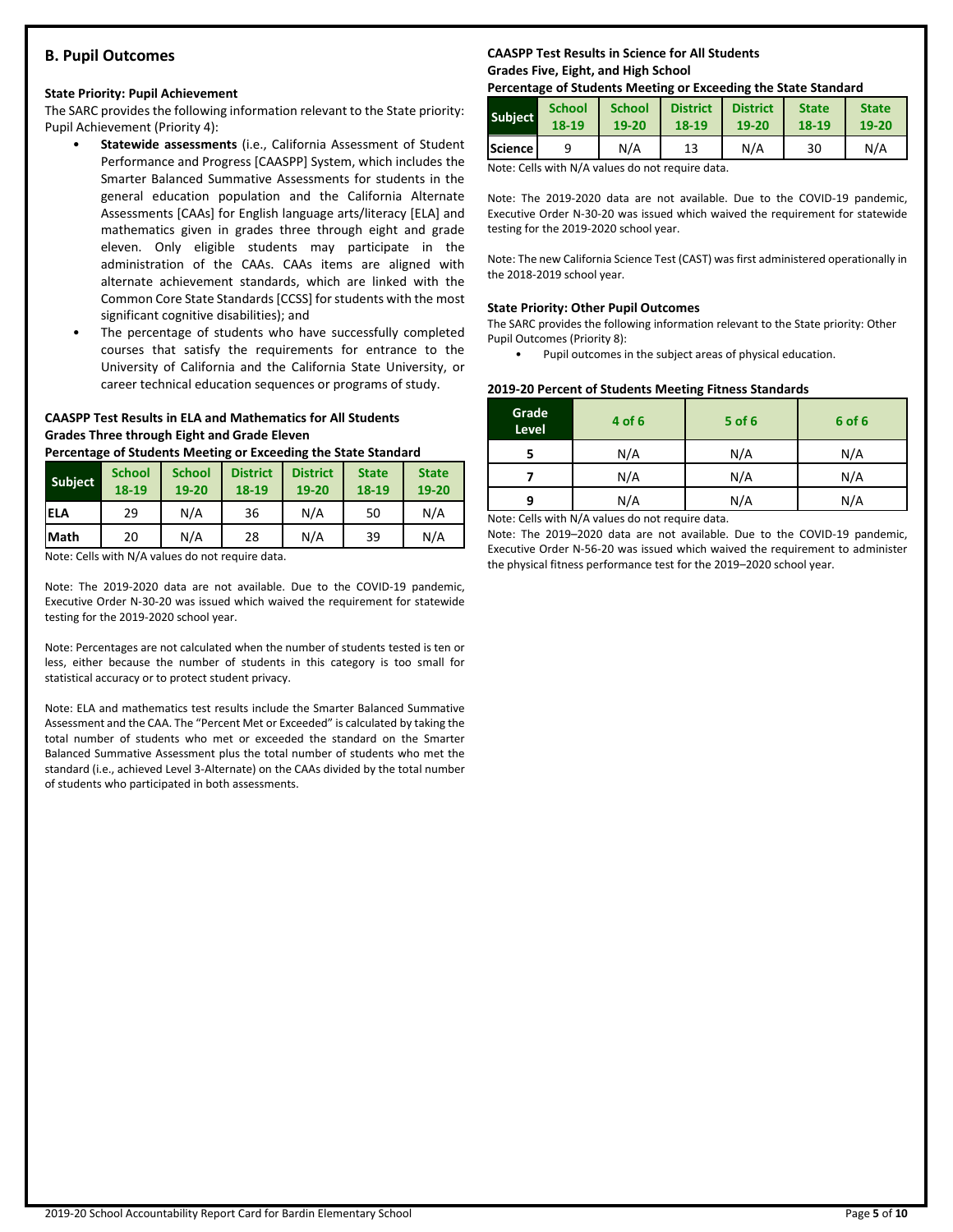| <b>Student Group</b>                                 | <b>Total</b><br><b>Enrollment</b> | <b>Number</b><br><b>Tested</b> | <b>Percent</b><br><b>Tested</b> | <b>Percent</b><br><b>Not Tested</b> | <b>Percent</b><br><b>Met or Exceeded</b> |
|------------------------------------------------------|-----------------------------------|--------------------------------|---------------------------------|-------------------------------------|------------------------------------------|
| <b>All Students</b>                                  | N/A                               | N/A                            | N/A                             | N/A                                 | N/A                                      |
| Male                                                 | N/A                               | N/A                            | N/A                             | N/A                                 | N/A                                      |
| Female                                               | N/A                               | N/A                            | N/A                             | N/A                                 | N/A                                      |
| <b>Black or African American</b>                     | N/A                               | N/A                            | N/A                             | N/A                                 | N/A                                      |
| American Indian or Alaska Native                     | N/A                               | N/A                            | N/A                             | N/A                                 | N/A                                      |
| Asian                                                | N/A                               | N/A                            | N/A                             | N/A                                 | N/A                                      |
| <b>Filipino</b>                                      | N/A                               | N/A                            | N/A                             | N/A                                 | N/A                                      |
| <b>Hispanic or Latino</b>                            | N/A                               | N/A                            | N/A                             | N/A                                 | N/A                                      |
| Native Hawaiian or Pacific Islander                  | N/A                               | N/A                            | N/A                             | N/A                                 | N/A                                      |
| White                                                | N/A                               | N/A                            | N/A                             | N/A                                 | N/A                                      |
| <b>Two or More Races</b>                             | N/A                               | N/A                            | N/A                             | N/A                                 | N/A                                      |
| <b>Socioeconomically Disadvantaged</b>               | N/A                               | N/A                            | N/A                             | N/A                                 | N/A                                      |
| <b>English Learners</b>                              | N/A                               | N/A                            | N/A                             | N/A                                 | N/A                                      |
| <b>Students with Disabilities</b>                    | N/A                               | N/A                            | N/A                             | N/A                                 | N/A                                      |
| <b>Students Receiving Migrant Education Services</b> | N/A                               | N/A                            | N/A                             | N/A                                 | N/A                                      |
| <b>Foster Youth</b>                                  | N/A                               | N/A                            | N/A                             | N/A                                 | N/A                                      |
| <b>Homeless</b>                                      | N/A                               | N/A                            | N/A                             | N/A                                 | N/A                                      |

Note: Cells with N/A values do not require data.

Note: The 2019-2020 data are not available. Due to the COVID-19 pandemic, Executive Order N-30-20 was issued which waived the requirement for statewide testing for the 2019-2020 school year.

# **CAASPP Test Results in ELA by Student Group**

**Grades Three through Eight and Grade Eleven (School Year 2019-2020)**

| <b>Student Group</b>                                 | .,<br><b>Total</b><br><b>Enrollment</b> | <b>Number</b><br><b>Tested</b> | <b>Percent</b><br><b>Tested</b> | <b>Percent</b><br><b>Not Tested</b> | <b>Percent</b><br><b>Met or Exceeded</b> |
|------------------------------------------------------|-----------------------------------------|--------------------------------|---------------------------------|-------------------------------------|------------------------------------------|
| <b>All Students</b>                                  | N/A                                     | N/A                            | N/A                             | N/A                                 | N/A                                      |
| Male                                                 | N/A                                     | N/A                            | N/A                             | N/A                                 | N/A                                      |
| Female                                               | N/A                                     | N/A                            | N/A                             | N/A                                 | N/A                                      |
| <b>Black or African American</b>                     | N/A                                     | N/A                            | N/A                             | N/A                                 | N/A                                      |
| American Indian or Alaska Native                     | N/A                                     | N/A                            | N/A                             | N/A                                 | N/A                                      |
| Asian                                                | N/A                                     | N/A                            | N/A                             | N/A                                 | N/A                                      |
| <b>Filipino</b>                                      | N/A                                     | N/A                            | N/A                             | N/A                                 | N/A                                      |
| <b>Hispanic or Latino</b>                            | N/A                                     | N/A                            | N/A                             | N/A                                 | N/A                                      |
| Native Hawaiian or Pacific Islander                  | N/A                                     | N/A                            | N/A                             | N/A                                 | N/A                                      |
| White                                                | N/A                                     | N/A                            | N/A                             | N/A                                 | N/A                                      |
| <b>Two or More Races</b>                             | N/A                                     | N/A                            | N/A                             | N/A                                 | N/A                                      |
| <b>Socioeconomically Disadvantaged</b>               | N/A                                     | N/A                            | N/A                             | N/A                                 | N/A                                      |
| <b>English Learners</b>                              | N/A                                     | N/A                            | N/A                             | N/A                                 | N/A                                      |
| <b>Students with Disabilities</b>                    | N/A                                     | N/A                            | N/A                             | N/A                                 | N/A                                      |
| <b>Students Receiving Migrant Education Services</b> | N/A                                     | N/A                            | N/A                             | N/A                                 | N/A                                      |
| <b>Foster Youth</b>                                  | N/A                                     | N/A                            | N/A                             | N/A                                 | N/A                                      |
| <b>Homeless</b>                                      | N/A                                     | N/A                            | N/A                             | N/A                                 | N/A                                      |

Note: Cells with N/A values do not require data.

Note: The 2019-2020 data are not available. Due to the COVID-19 pandemic, Executive Order N-30-20 was issued which waived the requirement for statewide testing for the 2019-2020 school year.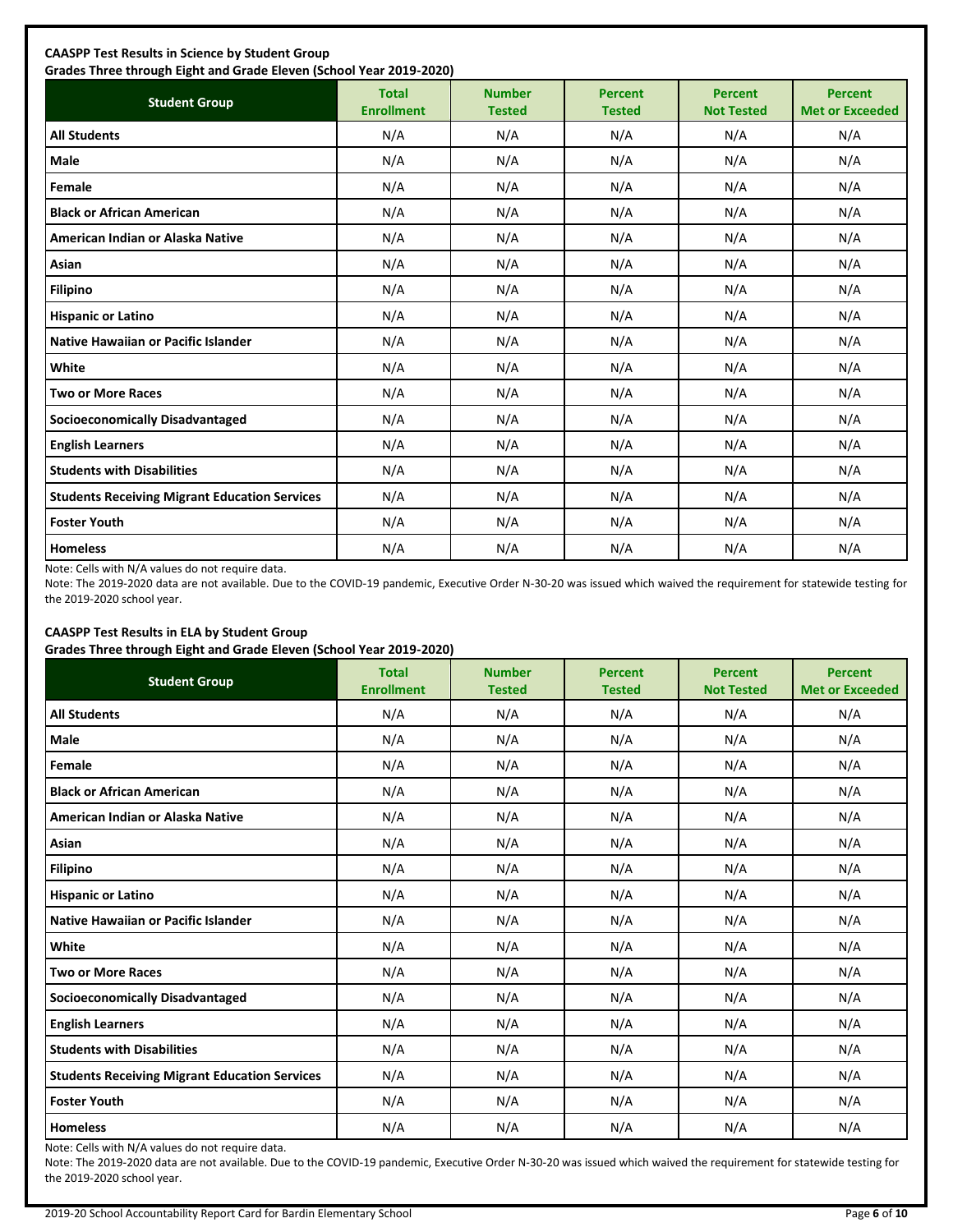#### **CAASPP Test Results in Mathematics by Student Group Grades Three through Eight and Grade Eleven (School Year 2019-2020)**

| andes mice anoggii agna and ardue actem penoor redi 2015 2020;<br><b>Student Group</b> | <b>Total</b><br><b>Enrollment</b> | <b>Number</b><br><b>Tested</b> | <b>Percent</b><br><b>Tested</b> | <b>Percent</b><br><b>Not Tested</b> | <b>Percent</b><br><b>Met or Exceeded</b> |
|----------------------------------------------------------------------------------------|-----------------------------------|--------------------------------|---------------------------------|-------------------------------------|------------------------------------------|
| <b>All Students</b>                                                                    | N/A                               | N/A                            | N/A                             | N/A                                 | N/A                                      |
| <b>Male</b>                                                                            | N/A                               | N/A                            | N/A                             | N/A                                 | N/A                                      |
| Female                                                                                 | N/A                               | N/A                            | N/A                             | N/A                                 | N/A                                      |
| <b>Black or African American</b>                                                       | N/A                               | N/A                            | N/A                             | N/A                                 | N/A                                      |
| American Indian or Alaska Native                                                       | N/A                               | N/A                            | N/A                             | N/A                                 | N/A                                      |
| Asian                                                                                  | N/A                               | N/A                            | N/A                             | N/A                                 | N/A                                      |
| <b>Filipino</b>                                                                        | N/A                               | N/A                            | N/A                             | N/A                                 | N/A                                      |
| <b>Hispanic or Latino</b>                                                              | N/A                               | N/A                            | N/A                             | N/A                                 | N/A                                      |
| <b>Native Hawaiian or Pacific Islander</b>                                             | N/A                               | N/A                            | N/A                             | N/A                                 | N/A                                      |
| White                                                                                  | N/A                               | N/A                            | N/A                             | N/A                                 | N/A                                      |
| <b>Two or More Races</b>                                                               | N/A                               | N/A                            | N/A                             | N/A                                 | N/A                                      |
| <b>Socioeconomically Disadvantaged</b>                                                 | N/A                               | N/A                            | N/A                             | N/A                                 | N/A                                      |
| <b>English Learners</b>                                                                | N/A                               | N/A                            | N/A                             | N/A                                 | N/A                                      |
| <b>Students with Disabilities</b>                                                      | N/A                               | N/A                            | N/A                             | N/A                                 | N/A                                      |
| <b>Students Receiving Migrant Education Services</b>                                   | N/A                               | N/A                            | N/A                             | N/A                                 | N/A                                      |
| <b>Foster Youth</b>                                                                    | N/A                               | N/A                            | N/A                             | N/A                                 | N/A                                      |
| <b>Homeless</b>                                                                        | N/A                               | N/A                            | N/A                             | N/A                                 | N/A                                      |

Note: Cells with N/A values do not require data.

Note: The 2019-2020 data are not available. Due to the COVID-19 pandemic, Executive Order N-30-20 was issued which waived the requirement for statewide testing for the 2019-2020 school year.

# **C. Engagement**

#### **State Priority: Parental Involvement**

- The SARC provides the following information relevant to the State priority: Parental Involvement (Priority 3):
	- Efforts the school district makes to seek parent input in making decisions for the school district and each school site

#### **Opportunities for Parental Involvement (School Year 2020-21)**

A variety of options and opportunities are made available for parents to be involved at Bardin Elementary School: they are invited to the monthly School Site Council, English Learner Advisory Committee meetings, and monthly Coffee Klatches. Bardin offers a Parenting Partners series of workshops which is lead by parents, so far, we will have two eight week sessions this school year. There are also a variety of events throughout the year specifically designed to solicit parent involvement. These include: fall and spring parent-teacher conferences, Winter Program, cultural activities as well as a host of fundraising activities such as Family Movie Nights. Parents are encouraged to assist in classrooms to support their students and they are welcome to become involved in all extracurricular activities as well.

Parents are welcome to speak with the Principal, Mr. Gutierrez, or Assistant principal, Mr. Felix, regarding parent involvement. Please call our school office at (831) 753-5730 for more information. Community members are welcomed!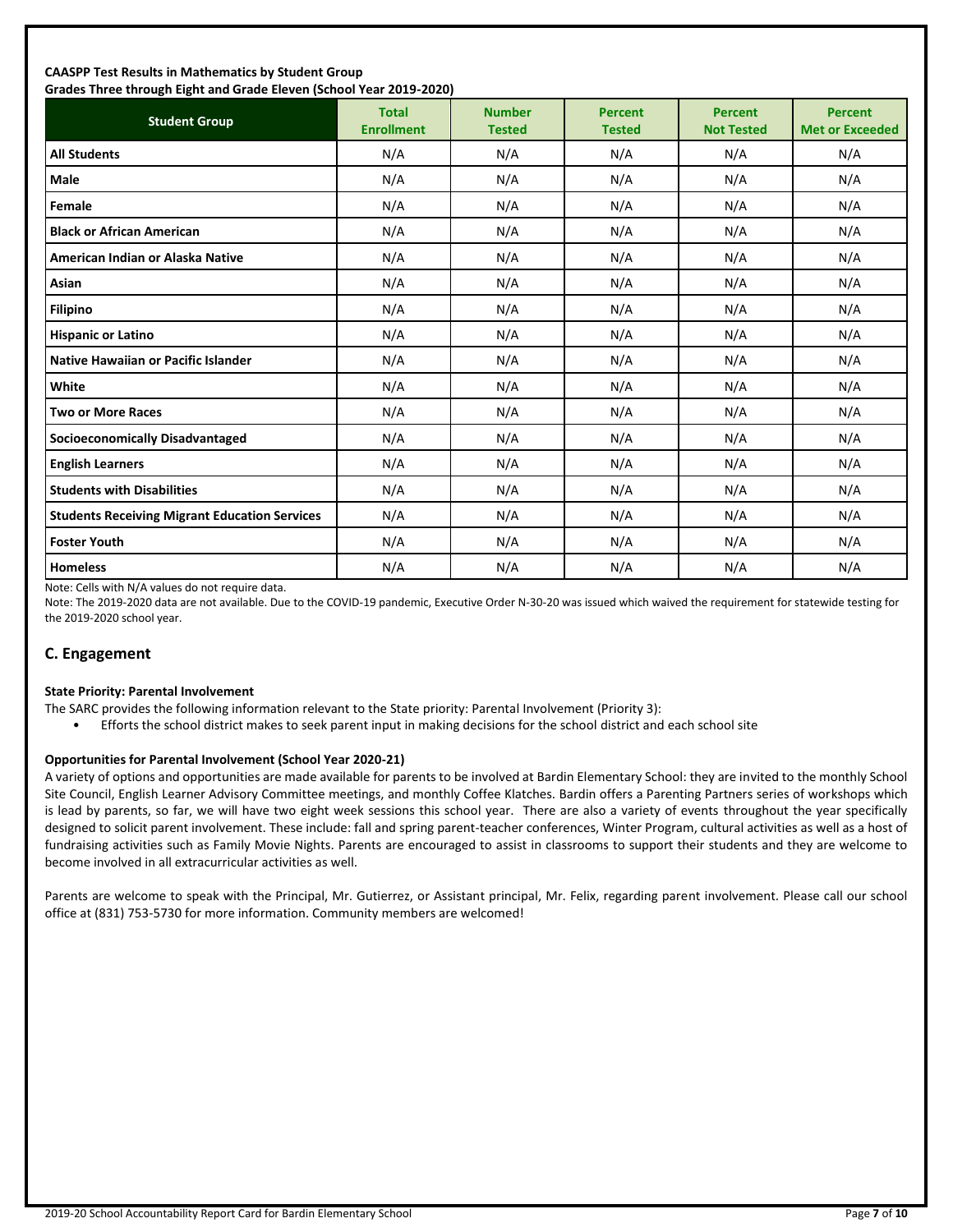#### **State Priority: School Climate**

The SARC provides the following information relevant to the State priority: School Climate (Priority 6):

- Pupil suspension rates;
- Pupil expulsion rates; and
- Other local measures on the sense of safety.

#### **School Safety Plan (School Year 2020-2021)**

We ensure safety at Bardin Elementary School in a variety of ways. Campus access is limited during the school day, and all visitors are required to come through the school office, sign in, and wear a visitor's pass.The staff and students participate in monthly safety drills. Our school utilizes PBIS which encompasses a comprehensive school wide reward system and a school wide discipline system. Our school also provides counseling services three days a week. Counselors provide annual anti-bullying presentations for each class throughout the school year.

The Safety Plan was revised throughout the fall of 2019 and approved by our SSC in February 2020. This plan was review with staff during staff meetings. Campus supervisors are met with regularly to review safety procedures. To prepare for emergencies, our staff has been trained on the best routes to safely exit the school. All certificated staff also completed A.L.I.C.E. active shooter training in January 2020. Staff and parents were asked to provide input during staff and council meetings. Administration has also participated in A.L.I.C.E. active shooter training.

#### **Suspensions and Expulsions**

**(data collected between July through June, each full school year respectively)**

| Rate               | <b>School</b><br>2017-18 | <b>School</b><br>2018-19 | <b>District</b><br>2017-18 | <b>District</b><br>2018-19 | <b>State</b><br>2017-18 | <b>State</b><br>2018-19 |
|--------------------|--------------------------|--------------------------|----------------------------|----------------------------|-------------------------|-------------------------|
| <b>Suspensions</b> | 0.0                      | 1.5                      | 1.5                        | ᆠᆞᆂ                        | კ.ა                     | 3.5                     |
| <b>Expulsions</b>  | 0.0                      | 0.0                      | 0.0                        | 0.0                        | 0.1                     | 0.1                     |

# **Suspensions and Expulsions for School Year 2019-2020 Only**

**(data collected between July through February, partial school year due to the COVID-19 pandemic)**

| Rate              | <b>School</b><br>2019-20 | <b>District</b><br>2019-20 | <b>State</b><br>2019-20 |
|-------------------|--------------------------|----------------------------|-------------------------|
| Suspensions       |                          |                            |                         |
| <b>Expulsions</b> |                          |                            |                         |

Note: The 2019-2020 suspensions and expulsions rate data are not comparable to prior year data because the 2019-2020 school year is a partial school year due to the COVID-19 crisis. As such, it would be inappropriate to make any comparisons in rates of suspensions and expulsions in the 2019-2020 school year compared to prior years.

#### **D. Other SARC Information**

The information in this section is required to be in the SARC but is not included in the state priorities for LCFF.

#### **Ratio of Pupils to Academic Counselor (School Year 2019-2020)**

| <b>Title</b>                      | Ratio |
|-----------------------------------|-------|
| Λ,<br>.<br>Counselor*<br>.demic ′ |       |

\*One full time equivalent (FTE) equals one staff member working full time; one FTE could also represent two staff members who each work 50 percent of full time.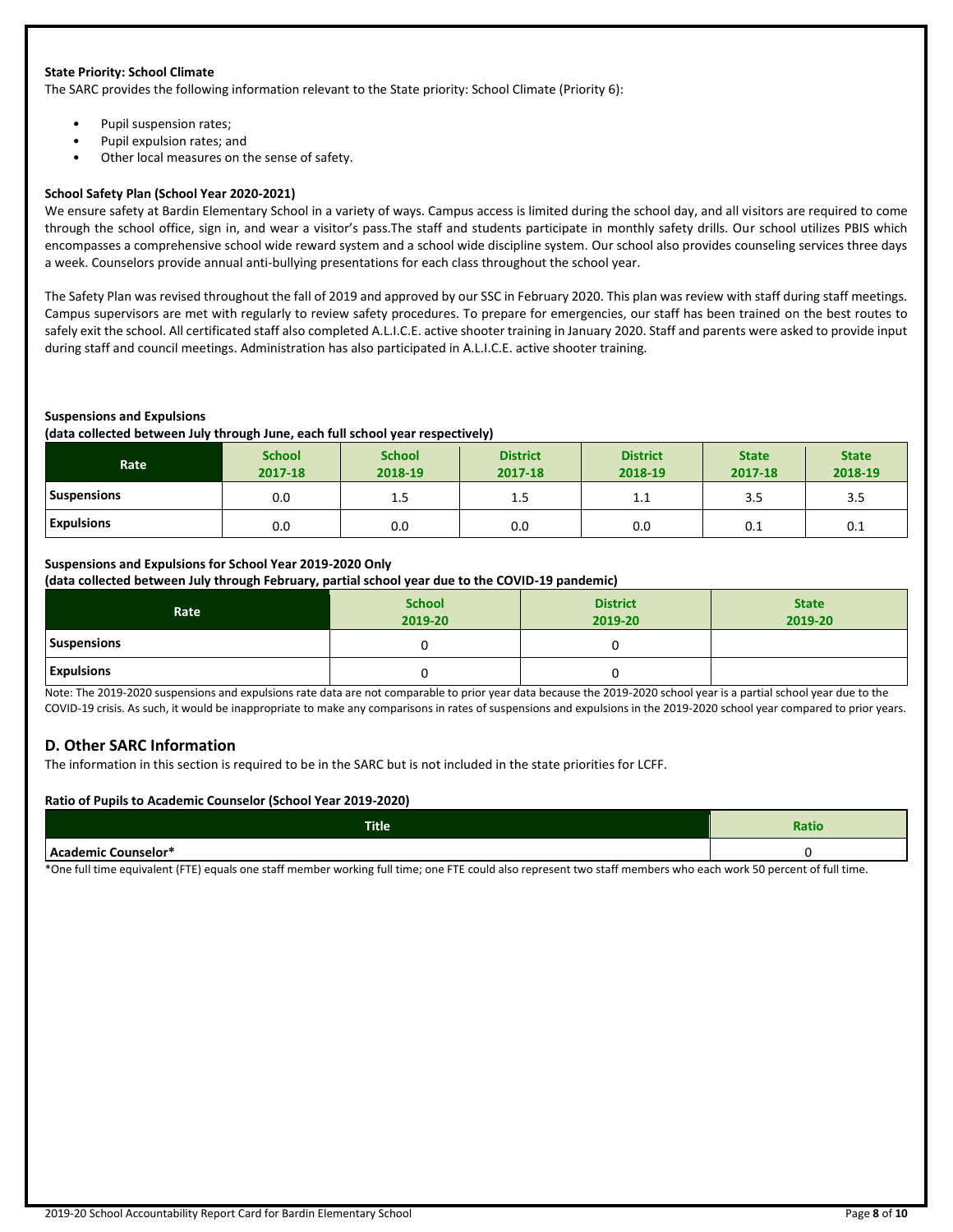| Average Class Size and Class Size Distribution (Elementary) |                                                   |                                                        |                                                     |                                                     |                                                   |                                                        |                                                     |                                                     |                                                   |                                                        |                                                         |                                                     |
|-------------------------------------------------------------|---------------------------------------------------|--------------------------------------------------------|-----------------------------------------------------|-----------------------------------------------------|---------------------------------------------------|--------------------------------------------------------|-----------------------------------------------------|-----------------------------------------------------|---------------------------------------------------|--------------------------------------------------------|---------------------------------------------------------|-----------------------------------------------------|
| Grade<br>Level                                              | 2017-18<br>Average<br><b>Class</b><br><b>Size</b> | 2017-18<br># of<br>Classes*<br><b>Size</b><br>$1 - 20$ | 2017-18<br># of<br>Classes*<br><b>Size</b><br>21-32 | 2017-18<br># of<br>Classes*<br><b>Size</b><br>$33+$ | 2018-19<br>Average<br><b>Class</b><br><b>Size</b> | 2018-19<br># of<br>Classes*<br><b>Size</b><br>$1 - 20$ | 2018-19<br># of<br>Classes*<br><b>Size</b><br>21-32 | 2018-19<br># of<br>Classes*<br><b>Size</b><br>$33+$ | 2019-20<br>Average<br><b>Class</b><br><b>Size</b> | 2019-20<br># of<br>Classes*<br><b>Size</b><br>$1 - 20$ | 2019-20<br># of<br>Classes*<br><b>Size</b><br>$21 - 32$ | 2019-20<br># of<br>Classes*<br><b>Size</b><br>$33+$ |
| К                                                           | 23                                                | 1                                                      | 4                                                   |                                                     | 22                                                | $\mathbf{1}$                                           | 4                                                   |                                                     | 13                                                | 8                                                      |                                                         |                                                     |
| 1                                                           | 22                                                |                                                        | 3                                                   |                                                     | 22                                                | $\mathbf{1}$                                           | 3                                                   |                                                     | 23                                                |                                                        | 4                                                       |                                                     |
| $\mathbf{2}$                                                | 22                                                | $\mathbf{1}$                                           | $\overline{2}$                                      |                                                     | 24                                                |                                                        | 4                                                   |                                                     | 21                                                | $\overline{2}$                                         | 2                                                       |                                                     |
| 3                                                           | 27                                                |                                                        | 3                                                   |                                                     | 27                                                | $\mathbf{1}$                                           | $\overline{2}$                                      |                                                     | 23                                                |                                                        | 4                                                       |                                                     |
| 4                                                           | 29                                                |                                                        | 3                                                   |                                                     | 28                                                |                                                        | 3                                                   |                                                     | 26                                                |                                                        | 3                                                       |                                                     |
| 5                                                           | 27                                                | $\mathbf{1}$                                           | 2                                                   | $\mathbf{1}$                                        | 28                                                |                                                        | 3                                                   |                                                     | 26                                                |                                                        | 3                                                       |                                                     |
| 6                                                           | 32                                                |                                                        | 3                                                   |                                                     | 26                                                | 1                                                      | 3                                                   |                                                     | 27                                                |                                                        | 3                                                       |                                                     |
| Other**                                                     | 28                                                |                                                        | 2                                                   |                                                     |                                                   |                                                        |                                                     |                                                     | 12                                                | 3                                                      |                                                         |                                                     |

\*Number of classes indicates how many classes fall into each size category (a range of total students per class).

\*\* "Other" category is for multi-grade level classes.

#### **Professional Development (Most Recent Three Years)**

| Measure                                                                         | 2018-19 | 2019-20 | 2020-2 |
|---------------------------------------------------------------------------------|---------|---------|--------|
| Number of school days dedicated to Staff Development and Continuous Improvement |         |         |        |

The major areas of professional development for teachers in 2019-2020 included the following:

- CCSS-based planning for instruction, learning and assessment
- Bilingual Transference (for teachers facilitating Alternative Bilingual Education classes)
- EngageNY ELA & Math
- Wonders/Maravillas PD
- CCSS Lesson Design and Engagement
- Coaching Cycles (for Academic Coaches)
- Teaching to the Math standards (primary grade teachers)
- 8 Mathematical Practices
- Close Reading
- Technology in the classroom
- Kagan Cooperative Learning Strategies
- Whole Brain Teaching
- The Core Collaborative; Impact Teams Model
- Write Up a Storm writing strategies

Professional development was delivered through staff meetings and grade level sessions during regular work days with release time for classroom teachers.

Teachers were supported during implementation by the site's Academic Coach.